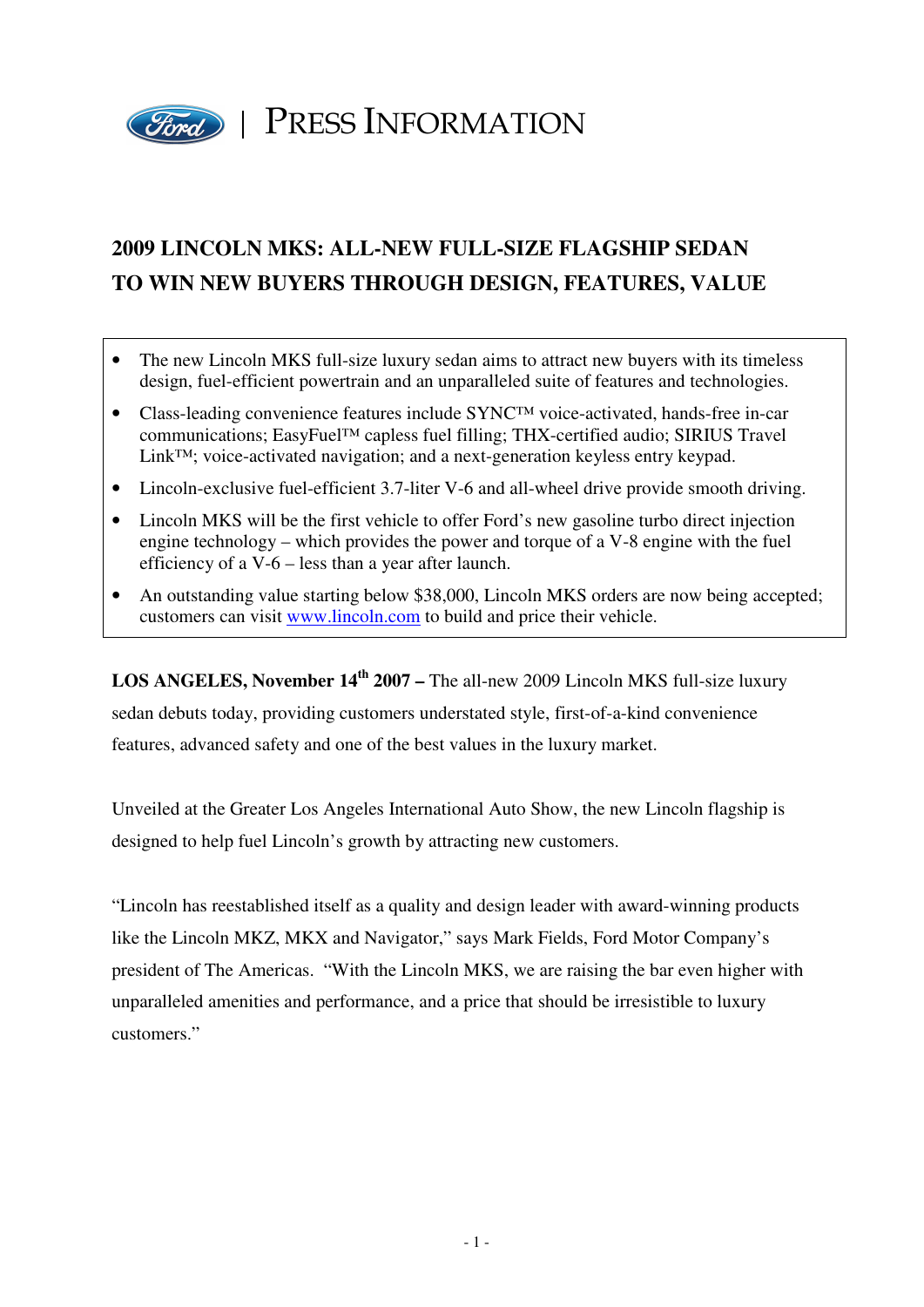

#### **The New Lincoln Flagship: A Strong Contender in the Luxury Sedan Segment**

The Lincoln MKS is a full-size luxury sedan aimed at bringing new and younger buyers into the Lincoln fold. Not traditional luxury buyers who shop based on name and price tag alone, Lincoln MKS customers are under 50 and value beautiful modern design, more fuel efficiency and good value.

Pricing for Lincoln MKS starts at less than \$38,000, a strategic move aimed at attracting new customers to the brand. Many will be first-time luxury buyers, with a significant number expected to migrate from imports. In fact, up to 60 percent of those buying the luxury sedan are expected to be new to Lincoln.

"We're playing to win with the Lincoln MKS, especially in California, where more luxury vehicles are sold than anywhere else. We will do so by offering confident, understated, respectful luxury – not something that will go out of fashion in a year or two," said Mike Richards, Lincoln General Marketing Manager. "We're also making an extra effort to reach out to African American and Hispanic buyers who want and deserve luxury in their lives, in part, through new marketing relationships with artists Common and Juanes."

Juanes, a 12-time Latin Grammy award winning artist, will help introduce SYNC, which is standard on Lincolns and widely available on Ford and Mercury products, to the Hispanic market. Juanes was recognized by *Time* magazine as one of the "100 Most Influential People in the World" for his belief in the possibility of social change through music.

Common, an accomplished musician, children's author and actor, will represent Lincoln beginning in 2008. The partnership will feature multiple levels of advertising, marketing and promotional activities between Lincoln and Common's wide-ranging businesses and his community service program. Common is currently appearing in the Russell Crowe and Denzel Washington in the Ridley Scott-produced film *American Gangster*.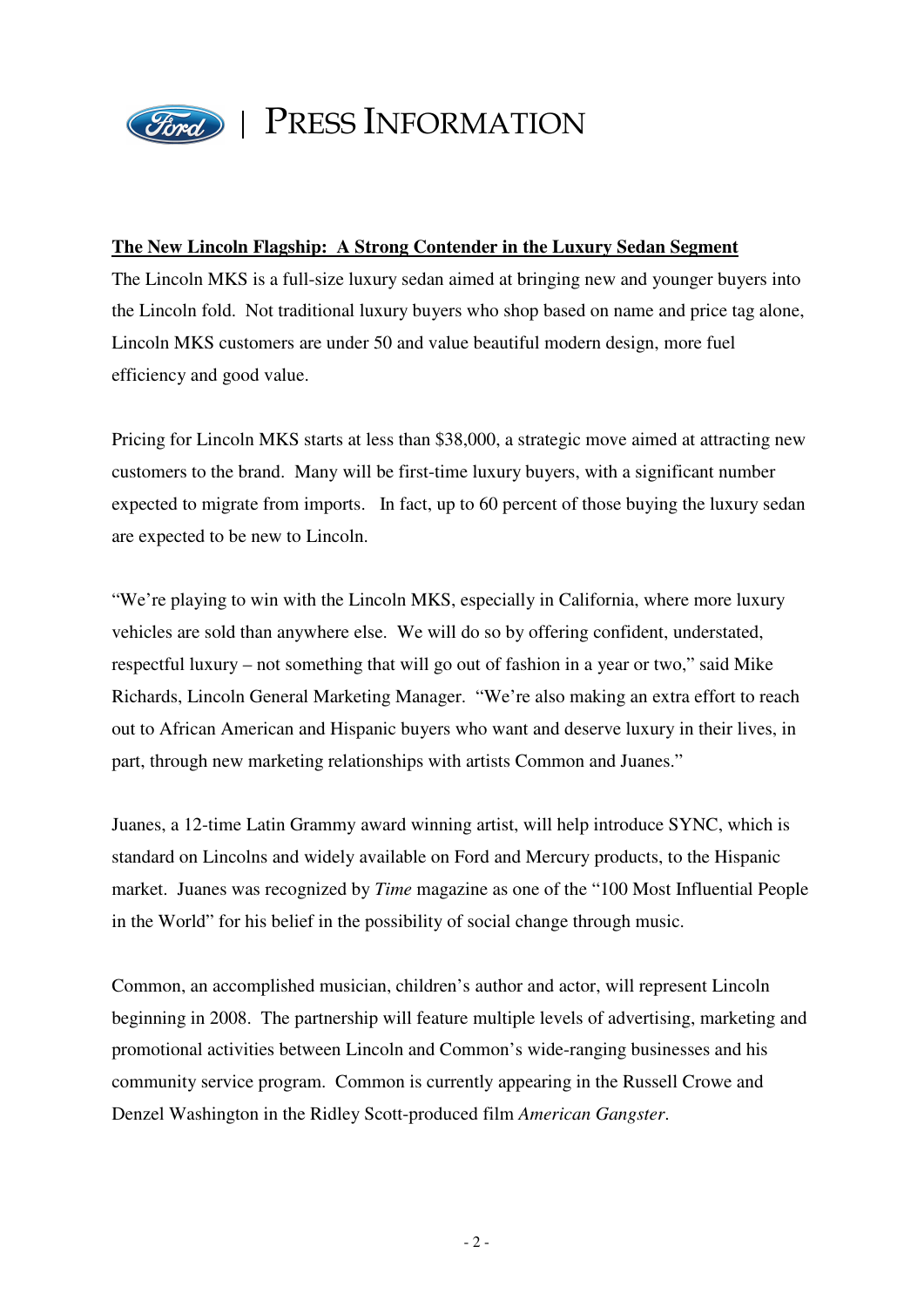

Consumers can visit www.lincoln.com to build and price their ideal Lincoln MKS and place their order at their local Lincoln dealer immediately.

To be built at Ford Motor Company's Chicago Assembly Plant, the Lincoln MKS will begin arriving in Lincoln showrooms next summer.

### **Loaded with Convenience and Technology: Lincoln MKS offers unprecedented amenities**

The Lincoln MKS offers a suite of technologies and features not found on other luxury

sedans. They include:

- **SYNC**, a hands-free, voice-activated hands-free in-car communication and entertainment system developed by Ford and Microsoft. The system fully integrates most Bluetoothenabled mobile phones and digital media players, providing customers hands-free cell phone and music selection capabilities.
- **THX®-certified audio system with 5.1 Surround Sound, SIRIUS Travel Link™ and Voice-Activated Navigation**, which provides superior sound quality – plus real time traffic updates, movie listings, Doppler radar weather forecasts and even directions to the closest local gas stations with the best prices.
- **Lincoln's Next-Generation Keypad**, which uses heat-sensing technology to bring alive the keypad of LED backlit numerals embedded in the driver side B-pillar. The driver enters a five-digit code to unlock the vehicle.
- **EasyFuel™ Capless Fuel-Filler System**, a customer convenience that helps reduce evaporative emissions that create smog and global warming. When fueling is completed, and the nozzle is removed, the system automatically seals shut.
- **Adaptive Cruise Control** (ACC), which allows the driver to set the car's speed and maintain that speed without using the accelerator pedal. The radar-based system also can monitor the vehicle in front (up to 600 feet) and adjust the speed of the Lincoln MKS to keep it a safe distance behind the lead vehicle. Four settings accommodate different driving styles.
- **Intelligent Access with Push Button Start**, which is a first for Lincoln and allows the driver to enter the Lincoln MKS and start the engine without using a key. Drivers simply carry the special fob as they approach the vehicle, touch the keyless entry pad on the B-Pillar, open the door and with the brake pedal engaged, start the engine by pushing a button.
- **Adaptive Headlamps with Automatic High Beams and Standard High-Intensity Discharge (HID) lamps**, which enhance nighttime visibility by illuminating more of the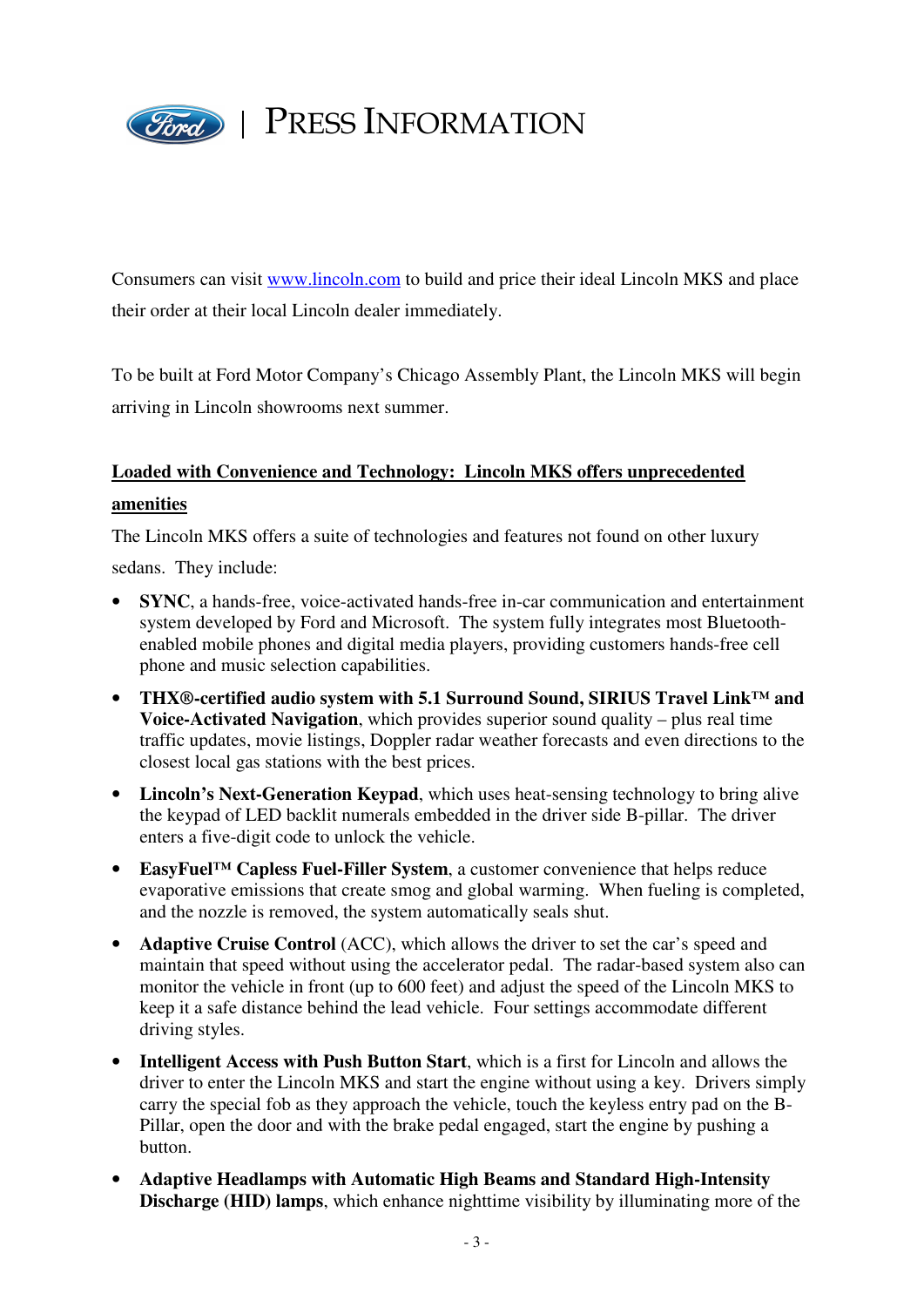

road and reducing glare from oncoming traffic. Sensors monitor vehicle speed and steering wheel input engaging electric motors that pivot the left headlamp up to five degrees and the right headlamp up to 15 degrees to increase the driver's field of vision. Plus, automatic high beams switch to high intensity when no other vehicles are detected.

- **Rain-Sensing Wipers**, which are moisture-activated and programmable.
- **Forward Sensing System**, which determines how close front objects are while parking.
- **Rearview Camera System**, which is mounted beneath the Lincoln Star on the decklid and activated when the vehicle is shifted into reverse, giving the driver a view of what's behind the vehicle. The system works in conjunction with the vehicle's reverse sensing system and uses the navigation screen as a display.

#### **Understated Design: Lincoln MKS debuts new design DNA**

The Lincoln MKS is the first vehicle to embrace Lincoln's new design DNA. "Every element of this luxury sedan reflects the culture of Lincoln – from its wellproportioned athleticism to the design cues we have painstakingly developed, modernizing the best elements over time," says Peter Horbury, executive director of Design for The Americas.

Its most striking exterior design feature is its double-wing grille, which sweeps up into the jewel-like headlamps, wrapping around the front fascia and forming a sharp crease that defines the high beltline. A subtle kick-up over the rear wheel calls back cue found on many classic Lincolns. Strong shoulders, dramatic C-pillars, clean body sides, a tall rear deck and large wheels and tires lend the Lincoln MKS a confident stance.

Modern luxury carries through inside, as well. Space is abundant, with a class-leading interior package. In fact, the MKS has the largest rear cabin in its class in every important dimension, including head, leg and shoulder room. And Lincoln tends to passengers' comfort with standard heated rear seats, an overhead skylight and a sun shade for the backlight.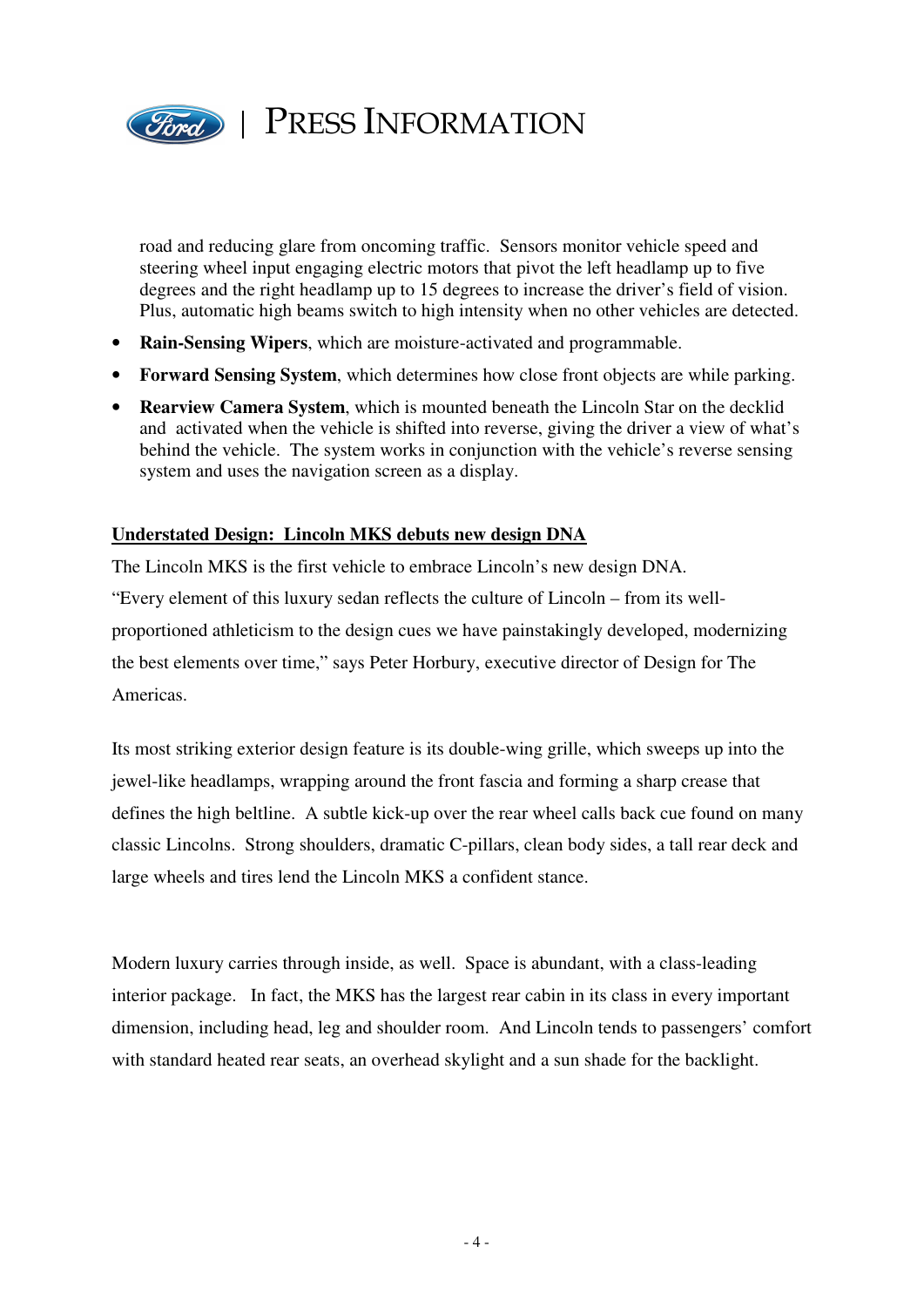

Its interior is sleek. For instance, the Lincoln MKS's symmetrical instrument panel has fewer break lines than other luxury vehicles. The flow-through center stack is clean and uncluttered, with an information screen integrated at the top. The large center console has a split, two-piece, padded upper section. Each section slides forward individually to form an armrest.

"Luxury buyers still expect rare beauty, but today, they also seek authenticity," Horbury said.

"This is space Lincoln can rightfully reclaim, given the design of our vehicles and the way we've chosen to adorn the MKS with the finest real leathers, rare woods, real aluminum and chrome accents – in a more environmentally responsible way."

For example, the leather used for the seats is perfected with vegetable dyes and a chromiumfree tanning process to create the softest leather ever used in a Lincoln.

It is supplied by Bridge of Weir Leather, the same company that provided hides for the Ford Model T and the iconic Continental Mark II, as well as the Concorde, the Queen Elizabeth 2 and the Burj Al Arab, the world's first 7-star hotel.

Ebony wood used for some models is reclaimed from furniture makers and others sources, offering a rare wood with minimal environmental impact. Also offered is Olive Ash, a wood with a distinctive grain pattern created when the roots of two trees grow together.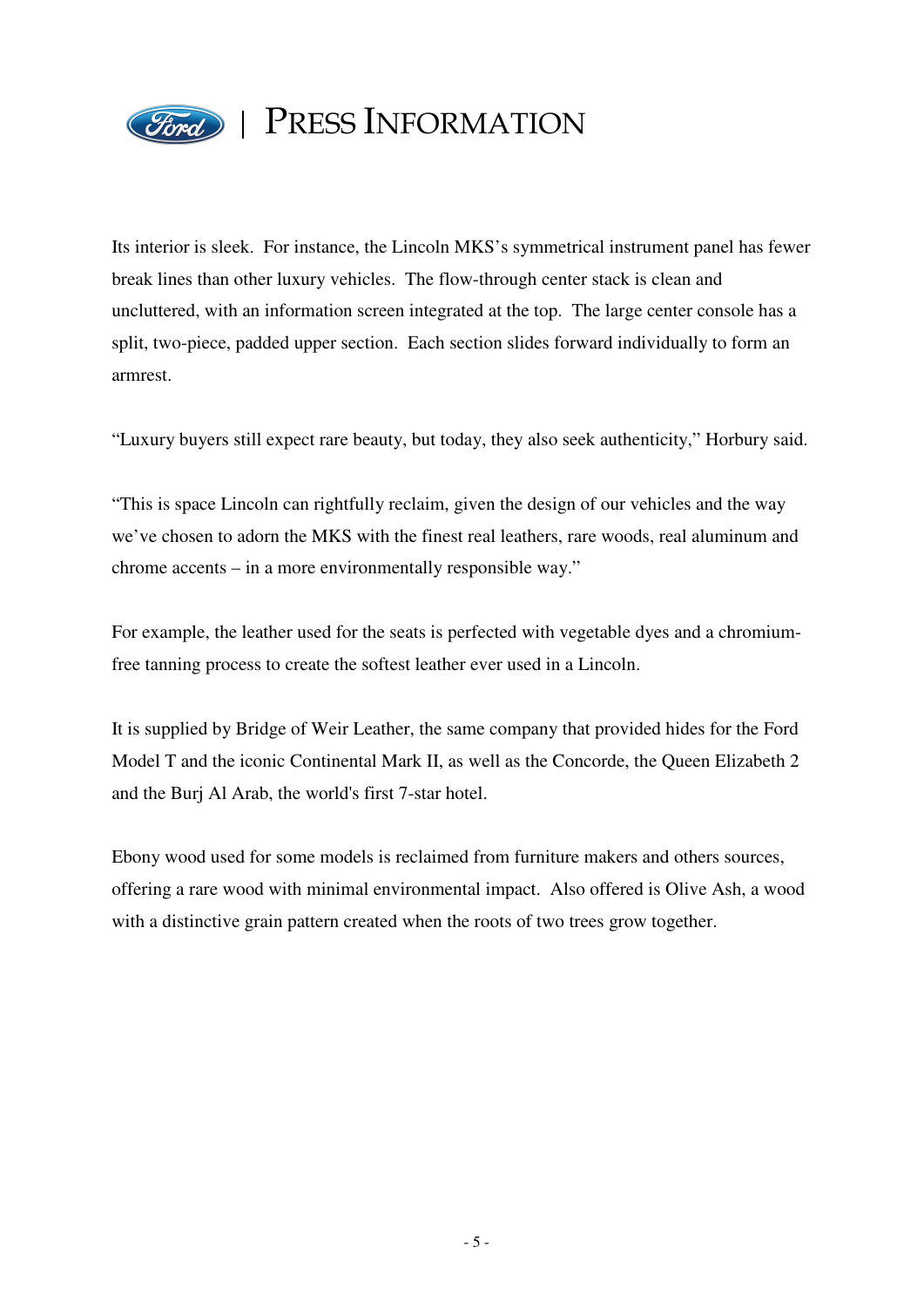

#### **Smooth Power: Fuel-efficient V-6 today; V-8 power with V-6 efficiency tomorrow**

The Lincoln MKS is powered by a Lincoln exclusive new 3.7-liter V-6 engine. The powertrain has been derived from the proven 3.5-liter V-6 found in the Lincoln MKX, which was voted one of Ward's 10-Best Engines for 2007.

Both engines share the same strong, die-cast aluminum block and lightweight four-valve heads for smooth operation at high RPMs. The 3.7-liter's larger cylinders contribute to the increase in horsepower and torque. This engine delivers 270 horsepower and 265 lb.-ft. of torque and is mated to a 6-speed automatic transmission with SelectShift that delivers smoother shifts, better fuel economy, acceleration and the option to manually select gears.

"This engine is tuned to maximize the increased torque to improve performance where it's needed most – standing acceleration and passing," says Michael Celentino, chief engineer.

Less than a year after launch, the Lincoln MKS will be the first vehicle to offer Ford's new gasoline turbo direct injection engine technology. The premium engine – which offers the power and torque of a V-8 with the fuel efficiency of a V-6 – will make the Lincoln MKS the most powerful and fuel-efficient all-wheel drive luxury sedan in the market.

Lincoln MKS also is available with an all-wheel-drive (AWD) system that provides a confident driving experience in all weather. It uses a sophisticated system of clutches to quickly distribute torque between front and rear wheels – up to 100 percent in either direction – to avoid wheel slip. The AWD system works with the standard Advance Trac® stability control system to provide additional stability, transferring torque from side-to-side.

An all-new independent rear suspension design features vertically mounted shock absorbers mounted at the outboard end of the suspension arms near the wheels, maximizing suspension travel and allowing for more precise suspension tuning.